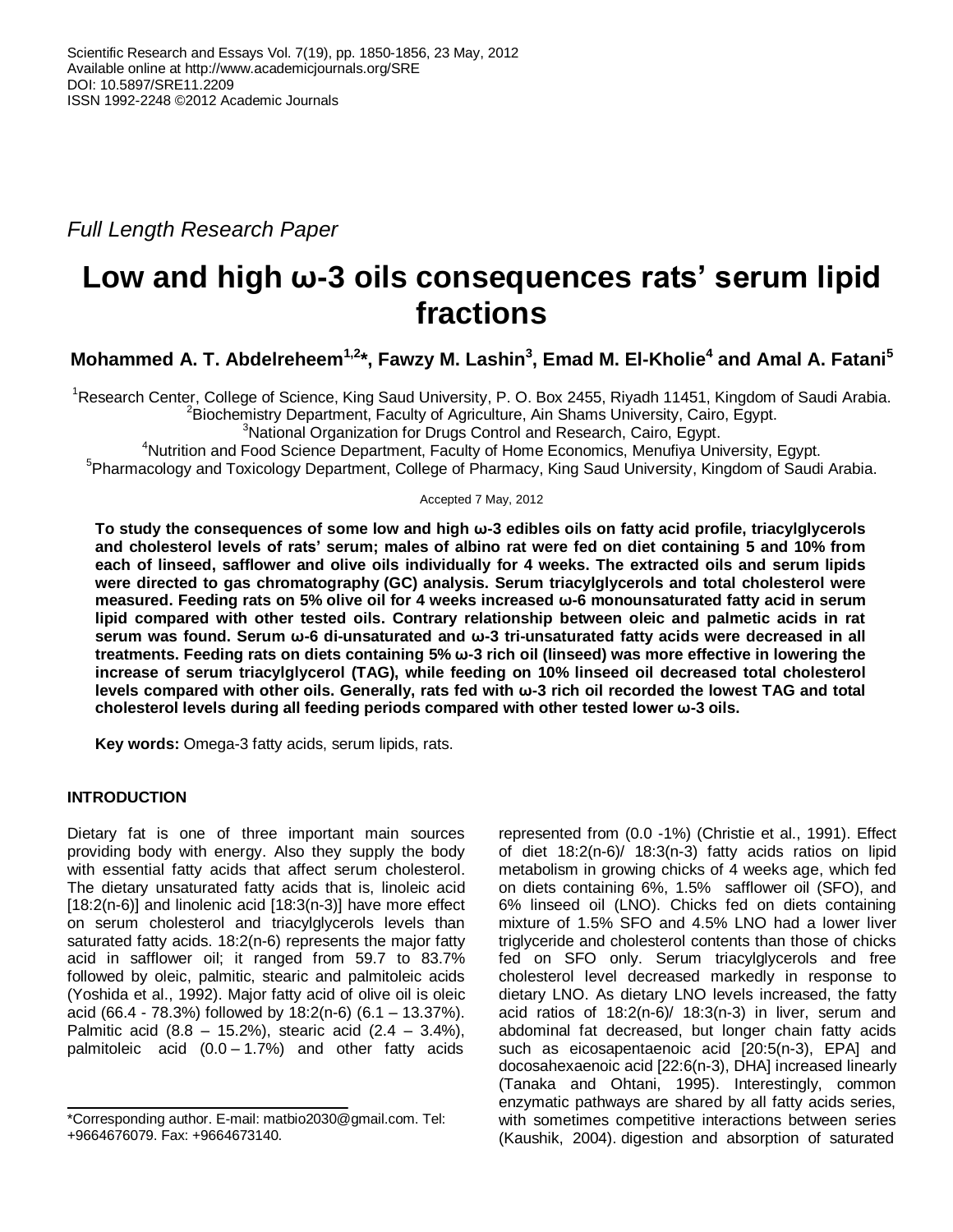and monounsaturated fatty acids is inferior to polyunsaturated fatty acids (PUFA), probably due to melting point effects and the tendency for long-chain saturated and monounsaturated fatty acids to form insoluble soaps with divalent cations in the gut, therefore selection of potential vegetable oils in diets must be considered (Bell et al., 2003). Dietary lipids provide essential PUFA for normal growth and development of cells and tissues and cause deposition of 18:2(n-6), retain high levels of 20:5(n-3) and 22:6(n-3) and provide sufficient energy in the form of saturated and monounsaturated fatty acids to maintain high growth rates. Feed supplementation with flaxseed oil contributed greatly to raising the nutritional lipid value (De Souza et al., 2007; Miller et al., 2007). Saturated and monounsaturated fatty acids decreases body weight of rats compared with polyunsaturated fatty acids. However, polyunsaturated fatty acids reduce plasma triacylglycerols and total cholesterol (Hwang et al., 1996). Cholesterol content in the liver and serum of chick's fed on palm oil was significantly higher. Liver triacylglycerols and total cholesterol contents were significantly decreased in chickens fed on diet containing linseed oil or fish oil. Also dietary fat reached with 18:3(n-3) was more effective in lowering serum lipids levels than other fatty acids in tissue lipids (An-Byeong et al., 1997).

Serum, liver, and plasma cholesterol levels were similar in rats fed on polyunsaturated (linseed) oil compared with those fed on monounsaturated (olive) and saturated (coconut) oils (Lu and Huang, 1993). In women and men that received linseed oil or fish oil plus sunflower oil for 4 weeks, 18:3(n-3) from vegetable oils, 20:5(n-3) and 22:6(n-3) from marine source oils affects haemostatic factors and decreases serum cholesterol and triacylglycerols content (Freese and Mutanen, 1997). Dietary with high 18:2(n-6) safflower oil, is not hypercholeserolemic in aged mice after a long-term feeding comparing with lard and fish oils. Aged mice fed on a standard diet for 10 days, and then fed for 120 days on diets containing 10% lard, safflower seed oil and fish oil, showed a significant increase in whole body cholesterol. Long-term feeding of fish oil decreased serum cholesterol concentrations compared with safflower oil and lard oil without accumulation of cholesterol in the aorta concluding that dietary oils rich in ω-3 fatty acids may be useful to prevent the hyper-cholesterolemia associated diseases (Ishinara et al., 1998). Triacylglycerols and fatty acid esters in rats fed on fish and safflower oils have similar concentrations. In addition, safflower oil caused a significant higher content of total lipids and cholesterol in the liver than fish oil (Chao et al., 2000). Uses of vegetable oils in rats' diets affected serum and tissue concentrations of saturated, monounsaturated, and n-3 polyunsaturated fatty acids (PUFAs) but had no effect on n-6 PUFA (Radcliffe et al., 2004).

This study is carried out to study the effect of some low and high  $\omega$ -3 edibles oils, with different concentrations

(5 and 10%), on serum rats' triacylglycerols and cholesterol levels.

## **MATERIALS AND METHODS**

#### **Experimental materials and chemicals**

Linseed (Giza7) and safflower (Giza1) seed were obtained from Oily Crops Department, Agriculture Research Center; Giza, Egypt. Virgin olive oil was obtained from olive fruits (Picua) from Horticulture Department, Agriculture Research Center, Giza, Egypt. Male Wister rats, 60 days old, with an average weight of (100 to 110 g) were obtained from station experimental animals in National Organization for Drug Control and Research (NODCAR) Laboratories, Ministry of Health, Giza, Egypt. Total cholesterol and triacylglycerols serum kits were obtained from Boehringer Mannheim Gmbh, Germany.

## **Extraction of crude oils**

Linseed and safflower seeds were grounded and soaked in pure nhexane for 24 h. The extracted oils were dried over anhydrous sodium sulphate, filtered, then stored in dark brown bottle and kept at  $5^{\circ}$ C in refrigerator until analysis (AOCS, 1982).

#### **Physical and chemical properties**

Refractive index, specific gravity, acid value, peroxide value, iodine number and saponification value were determined (AOCS, 1982).

## **Fatty acids composition**

The overall fatty acid composition of oils and serum was analyzed by modifications to the procedure of Dahmer et al. (1989). About 1 - 10 mg liver samples were placed into 2 ml of 2% (V/V)  $H_2SO_4$  in methanol. The samples were heated at 80°C until the volume was reduced to approximately 0.5 ml (2 h). One and one-half milliliters of hexane containing 0.001% butylated hydroxytoluene (BHT) was added. The fatty acid methyl esters in the hexane layer were separated and directed to Gas Chromatography (GC) system for fatty acids profile determination (Miquel and Browse, 1992) using 10% SILAR 10C, 100/120 GAS CHROM W-HP column and the initial temperature of 100°C for 2 min followed by increase of 10°C /min to 200°C. The final temperature was maintained for 25 min. The injector and detector temperatures were 150 and 225°C, respectively. Nitrogen was used as the carrier gas with a flow rate of 10 ml/min.

#### **Rats and diets**

A total of 96 young male albino rats, 60 days old, with average weight (100 to 110 g) were used. The animals were divided into 8 groups (each group 12 rats) to evaluate the effect of feeding on basal diet (Table 1) containing 5 and 10% from each of fresh linseed, safflower and olive oils respectively compared with control which fed on basal diet. Blood samples were drown from rats eyes every week for four weeks, then centrifuged to separate serum which was kept in deep freezer until analysis.

The basal diet (BD) was formulated according to Reeves et al. (1993). The composition (g / 100 g) of basal diet is shown in Table 1.

Food intake was calculated by subtracting the weights of food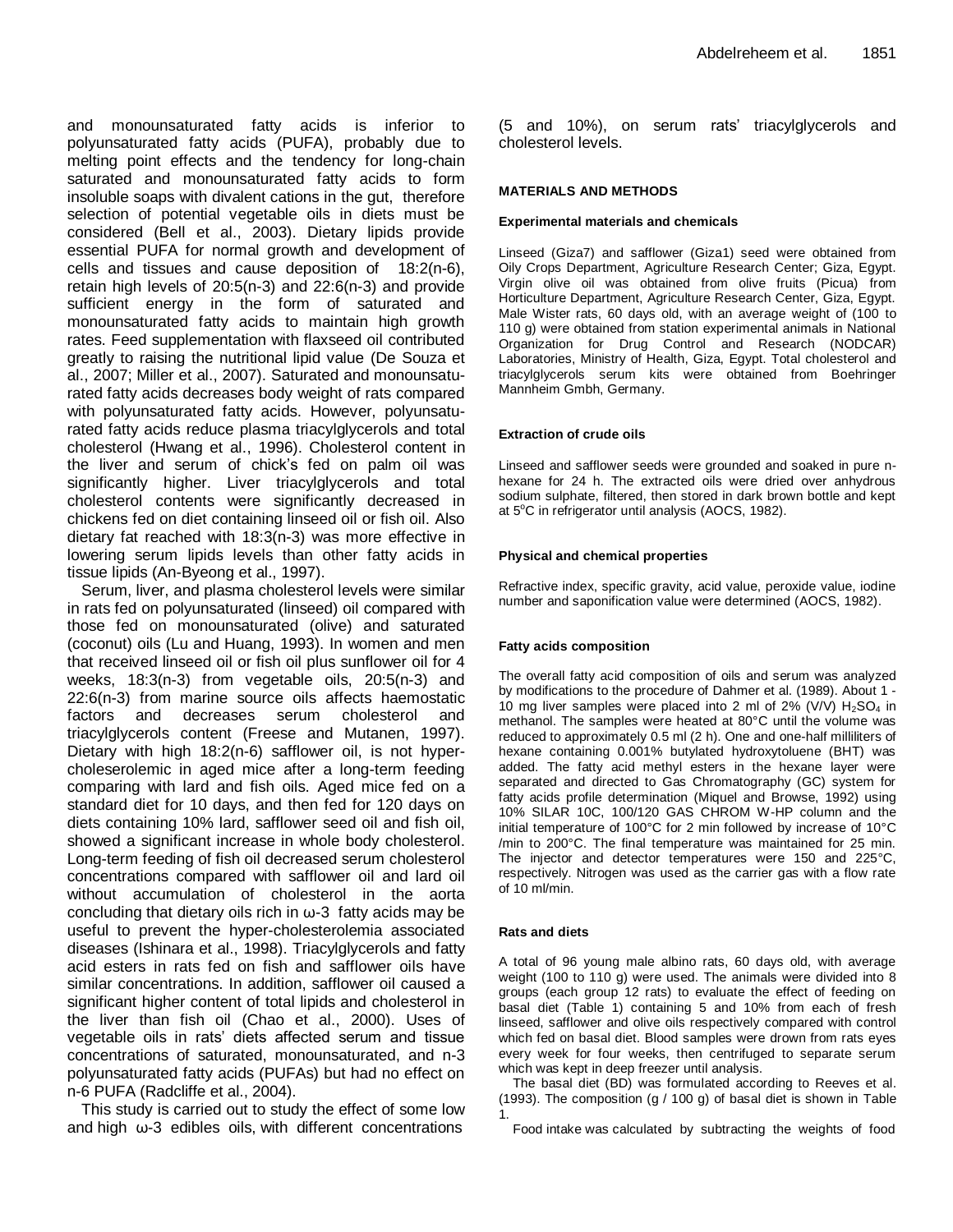**Table 1.** Composition of basal diet (g /100 g).

| <b>Ingredients</b>         | Weight in g/100 g diet |
|----------------------------|------------------------|
| Corn starch                | 68                     |
| Casein                     | 12                     |
| Soybean oil (no additives) | 10                     |
| Fiber                      | 5                      |
| Salt mix (AIN-93M-MX)      | 4                      |
| Vitamin mix (AIN-93-VX)    |                        |

**Table 2.** Body weights, food intake, of animals fed diets containing linseed oil, safflower oil, or olive oil (mean ± SD, *n* = 12 per group).

|                         | <b>Diet</b>    |                |                      |               |                |                |  |
|-------------------------|----------------|----------------|----------------------|---------------|----------------|----------------|--|
| <b>Parameter</b>        | Linseed oil    |                | <b>Safflower oil</b> |               | Olive oil      |                |  |
|                         | 5%             | 10%            | 5%                   | 10%           | 5%             | 10%            |  |
| Initial body weight (g) | $142 \pm 8$    | $143.1 \pm 6$  | $144 \pm 8$          | $145 + 7$     | $140 \pm 8$    | $140.9 \pm 4$  |  |
| Final body weight (g)   | $318 \pm 9$    | $319.2 \pm 8$  | $320 \pm 11$         | $320.7 \pm 9$ | $320 \pm 10$   | $320.5 \pm 6$  |  |
| Food intake (g/rat/d)   | $19.2 \pm 1.2$ | $19.3 \pm 1.3$ | $19.4 \pm 1.2$       | $19.1 + 1.2$  | $19.0 \pm 1.1$ | $19.0 \pm 1.2$ |  |

jars at the end of the feeding period from the weights at the beginning and then correcting for any spillage, which was weighed daily (Table 2).

#### **Determination of serum triacylglycerols**

Serum triacylglycerols were determined according to the method described by Wahelefeld (1974). The color was measured at wave length 546 nm.

## **Determination of serum cholesterol**

The colorimetric method of Siedel et al. (1983) was used to determine serum cholesterol. The intensity of the developing color was measured at wavelength 500 nm.

## **RESULTS AND DISCUSSION**

## **Physical and chemical properties of linseed, safflower and olive oils**

Physical and chemical properties of all three edible oils are shown in Table 3. It is clear that no oxidation has taken place during extraction of all oils which were free from any degree of rancidity. These oils were suitable for use in diet for experimental animals.

## **Fatty acids compositions**

Fresh linseed oil characterized with high level of 18:3(n-3) (52.9%) followed by oleic acid (21.7%) while 18:2(n-6) recorded the third order with average value of (15%). On the other hand, safflower oil revealed higher value of 75.5% for 18:2(n-6) followed by 11.8% for oleic acid, while 18:3(n-3) was represented low percent (0.7%). The third vegetable oil sample which represents olive oil had a higher average value of 67.4% for oleic acid followed by 15.1% for palmitic acid and 11.5% for 18:2(n-6) (Table 4).

Effect of 5% linseed, safflower and olive oils on fatty acids of rats' serum after first and fourth weeks is shown in Table 5. Fatty acids of rats' serum were influenced by fat dietary type. Feeding rats with diets containing 5% olive oil for four weeks revealed high percentage of oleic acid (41.49%) when compared with the other tested oils (Hwaing et al., 1996). Data also revealed decrease in the percentages of 18:2(n-6) and 18:3(n-3). After four weeks, the oleic acid content decreased in both animal groups fed 5% linseed and olive oils and vice versa for palmetic acids since it was increased (31.17%) in rat serum fed on linseed oil and in rat serum fed on olive oil (37.38%) after four weeks. Also, from Table 5 it was observed that 18:2(n-6) and 18:3(n-3) in rats serum for all tested oils decreased after the same periods. The decreament of these fatty acids means that they were consumed in formation of other compounds such as prostaglandin. Stearic acid levels were higher in rats serum fed on 5% safflower oil compared with those fed on linseed and olive oils after the first week. Data from Table 5 also showed that, stearic acid recorded 38.38 and 36.08; 14.2 and 2.19 and 8.37 and 3.65% for safflower, olive and linseed oils after the first and fourth weeks, respectively. These results were in agreement with those obtained by Lu and Huang (1993). They reported that the ratio of fatty acids 18:0 and 16:0 were increased in rats' serum during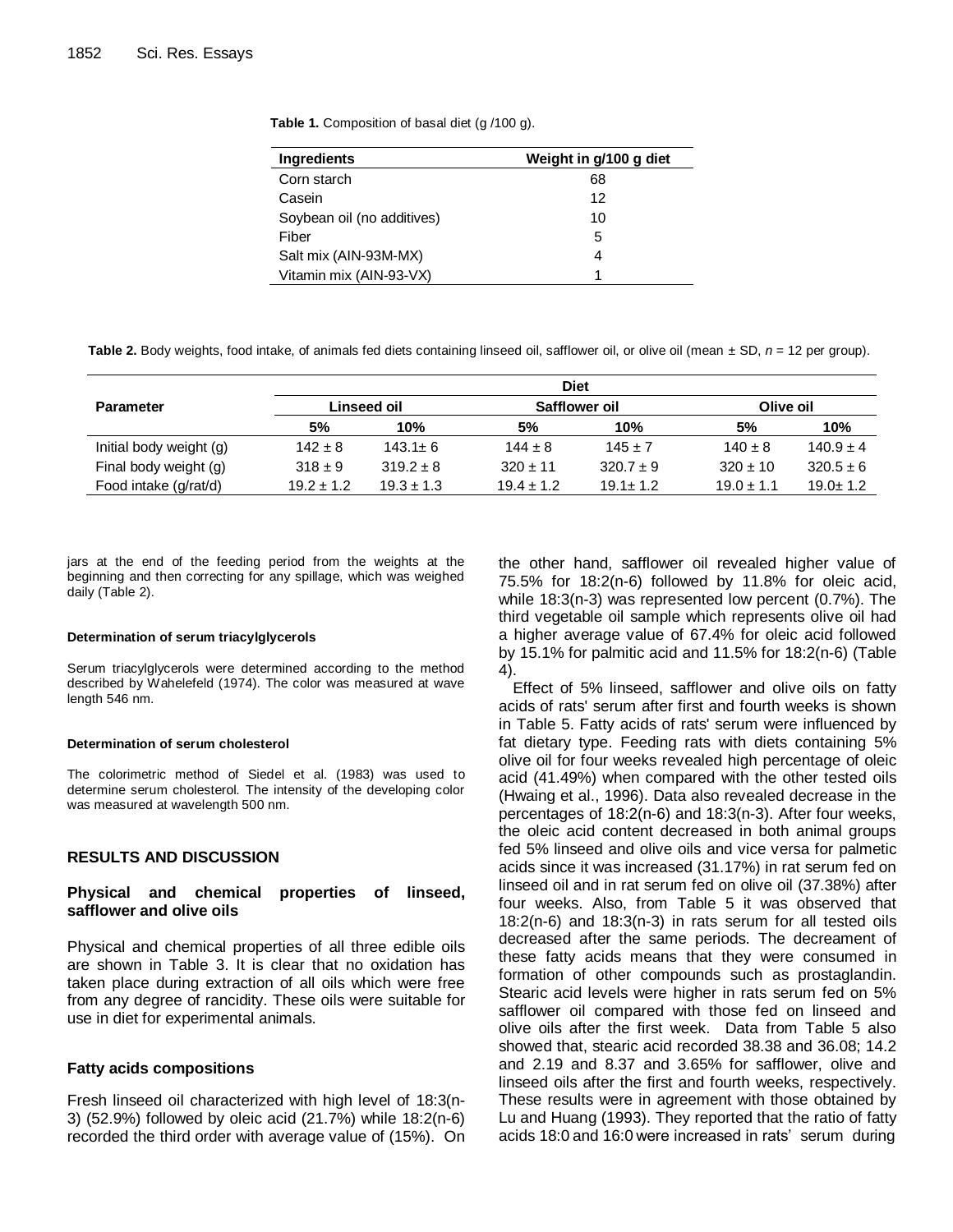| Oils<br><b>Properties</b> | Linseed | <b>Safflower</b> | Olive  |
|---------------------------|---------|------------------|--------|
| Specific gravity at 25°C  | 0.9378  | 0.9210           | 0.9120 |
| Refractive index          | 1.4835  | 1.4739           | 1.4672 |
| Acid value                | 0.66    | 0.10             | 0.4    |
| Saponification value      | 194.40  | 183.00           | 191.70 |
| lodine number             | 193.20  | 143.00           | 84.00  |
| Peroxide value            | 0.44    | 0.50             | 0.640  |

**Table 3.** Physical and chemical properties of linseed, safflower and olive oils.

**Table 4.** Relative percentages of fatty acids of fresh linseed, safflower and olive oils.

| <b>Fatty acid</b> | Linseed oil | Safflower oil | Olive oil |
|-------------------|-------------|---------------|-----------|
| 12:0              | 0.1         | 0.1           |           |
| 14:0              | 0.2         | 0.6           | 0.5       |
| 16:0              | 6.3         | 7.9           | 15.1      |
| 18:0              | 3.3         | 2.0           | 2.3       |
| 20:0              | 0.1         | 1.0           |           |
| *TSFA             | 10          | 17.9          | 11.6      |
| 16:1              | 0.4         | 0.4           | 1.9       |
| 18:1              | 21.7        | 11.8          | 67.4      |
| 18:2              | 15.0        | 75.5          | 11.5      |
| 18:3              | 52.9        | 0.7           | 1.3       |
| **TUFA            | 90          | 88.4          | 82.1      |
| ***TU/TS          | 9           | 7.62          | 4.59      |

\*TSFA and \*\*T.U.F.A = Total saturated and unsaturated fatty acids. \*\*\*TU/TS = Ratio of total unsaturated: total saturated fatty acids.

**Table 5.** Effect of 5% linseed, safflower and olive oils on fatty acids of rats' serum after first and fourth weeks.

|                    |                          | Oils               |                   |                    |                   |                    |  |
|--------------------|--------------------------|--------------------|-------------------|--------------------|-------------------|--------------------|--|
| <b>Fatty acids</b> | <b>Linseed</b>           |                    |                   | <b>Safflower</b>   | Olive             |                    |  |
|                    | <b>First week</b>        | <b>Fourth week</b> | <b>First week</b> | <b>Fourth week</b> | <b>First week</b> | <b>Fourth week</b> |  |
| 6:0                |                          |                    | 1.87              | 0.31               | 6.75              | 5.57               |  |
| 8:0                | 2.78                     | 19.26              | 2.92              | 0.72               | 6.43              | 2.96               |  |
| 10:0               | 1.54                     | 5.03               | 1.92              | 0.61               | 3.99              | 2.33               |  |
| 12:0               | 0.86                     | 5.47               | 3.85              | 2.74               | 8.15              | 1.36               |  |
| 14:0               | 0.83                     | 11.55              | 6.33              | 9.13               | 19.45             | 4.86               |  |
| 16:0               | 23.53                    | 31.17              | 28.58             | 2.68               | 21.76             | 37.38              |  |
| 16:1               | 5.13                     | 2.66               | 1.62              | 0.60               | 4.91              | 1.86               |  |
| 18:0               | 8.37                     | 3.65               | 38.38             | 36.08              | 14.20             | 2.19               |  |
| 18:1               | 29.84                    | 19.89              | 6.27              | 14.14              | 14.36             | 41.49              |  |
| 18:2               | 10.84                    |                    | 8.26              | 2.99               | ٠                 | -                  |  |
| 18:3               | 16.28                    | 1.30               | ۰                 |                    | ٠                 | ۰                  |  |
| 20:0               | $\overline{\phantom{a}}$ | 0.02               |                   |                    |                   | -                  |  |
| *TSFA              | 37.91                    | 67.15              | 83.85             | 82.27              | 80.73             | 56.65              |  |
| **TUFA             | 62.09                    | 23.85              | 16.15             | 17.73              | 19.27             | 43.35              |  |
| ***TU/TS           | 1.64                     | 0.36               | 0.19              | 0.22               | 0.24              | 0.77               |  |

\*TSFA and \*\*T.U.F.A = Total saturated and unsaturated fatty acids. \*\*\*TU/TS = Ratio of total unsaturated: total saturated fatty acids.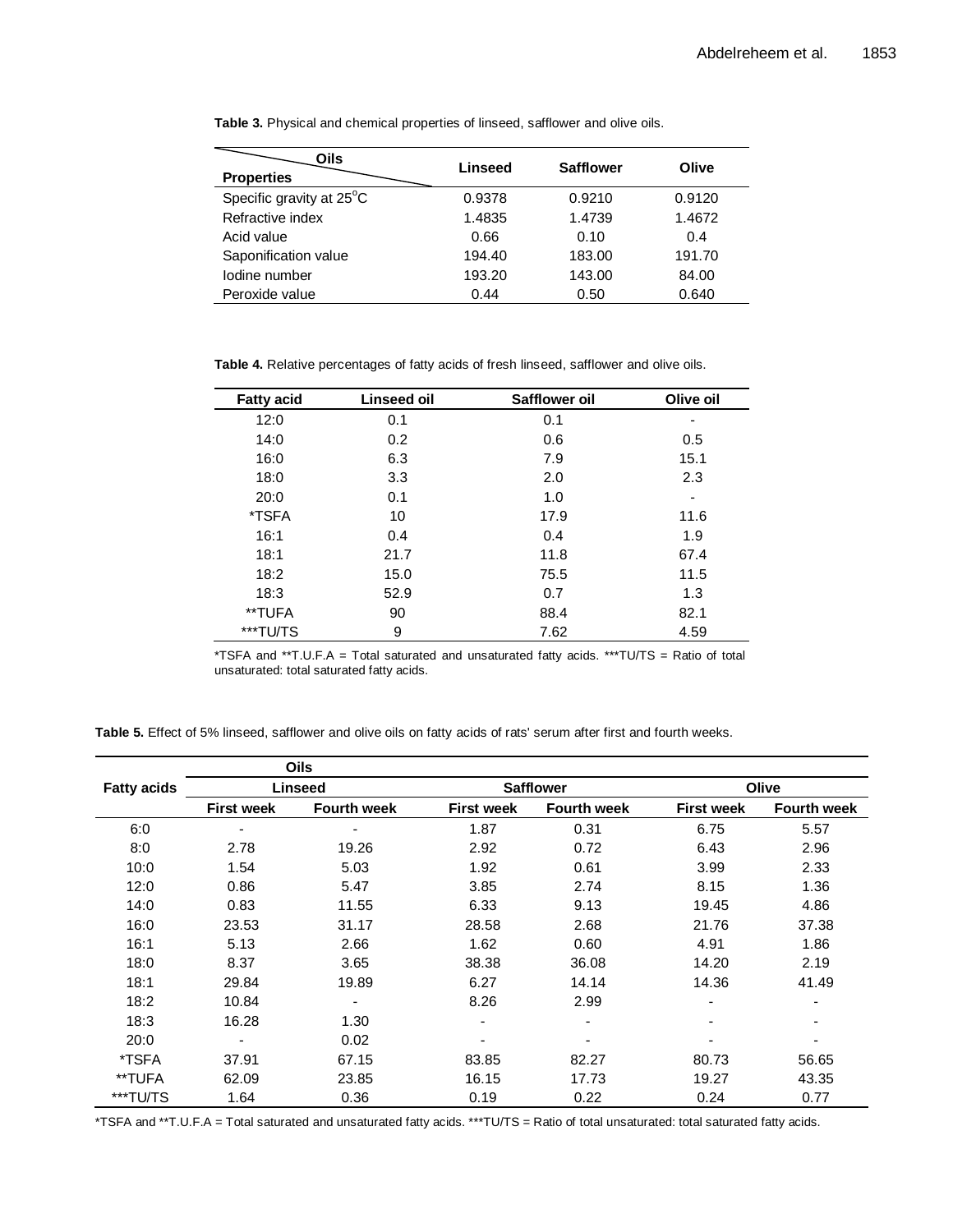|                      |     | Triacylglycerols (mg/dl) (means $\pm$ SD) |                           |                   |                           |                   |                           |                   |                           |  |
|----------------------|-----|-------------------------------------------|---------------------------|-------------------|---------------------------|-------------------|---------------------------|-------------------|---------------------------|--|
| <b>Concentration</b> | and | Time of feeding/week                      |                           |                   |                           |                   |                           |                   |                           |  |
| type of oils         |     |                                           | *Increasing<br>percentage |                   | *Increasing<br>percentage | 3                 | *Increasing<br>percentage | 4                 | *Increasing<br>percentage |  |
|                      | 5%  | $39.90 \pm 2.32$                          | $3.89 \pm 0.32$           | $74.78 \pm 2.56$  | $9.32 \pm 0.32$           | $130.58 \pm 1.84$ | $6.77 \pm 0.09$           | $136.64 \pm 2.51$ | $8.83 \pm 0.32$           |  |
| Linseed oil          | 10% | $45.45 \pm 1.51$                          | $10.36 \pm 0.18$          | $106.03 \pm 3.46$ | $26.18 \pm 0.63$          | $136.58 \pm 2.29$ | $9.01 \pm 0.17$           | $151.75 \pm 3.23$ | $13.66 \pm 0.61$          |  |
| Safflower oil        | 5%  | $48.33 \pm 2.91$                          | $13.39 \pm 0.66$          | $120.45 \pm 1.29$ | $32.02 \pm 0.04$          | $145.13 \pm 3.29$ | $12.01 \pm 0.28$          | $225.55 \pm 3.89$ | $32.35 \pm 0.68$          |  |
|                      | 10% | $75.71 \pm 3.45$                          | $34.45 \pm 0.51$          | $130.35 \pm 2.45$ | $35.52 \pm 0.31$          | $154.99 \pm 1.54$ | $15.23 \pm 0.04$          | $234.23 \pm 2.19$ | $34.90 \pm 0.31$          |  |
| Olive oil            | 5%  | $63.49 \pm 2.12$                          | $26.47 \pm .28$           | $103.42 \pm 1.96$ | $25.02 \pm 0.06$          | $157.48 \pm 1.46$ | $16.01 \pm 0.03$          | $246.79 \pm 3.21$ | $36.32 \pm 0.34$          |  |
|                      | 10% | $55.08 \pm 3.23$                          | $19.75 \pm 0.36$          | $105.75 \pm 2.34$ | $26.06 \pm 0.27$          | $162.34 \pm 2.41$ | $17.49 \pm 0.19$          | $270.42 \pm 3.78$ | $40.22 \pm 0.63$          |  |
| Control              |     | $36.91 \pm 1.45$                          | $\overline{\phantom{a}}$  | $62.02 \pm 2.21$  | $\overline{\phantom{a}}$  | $114 \pm 1.19$    | $\overline{\phantom{a}}$  | $115.27 \pm 2.49$ | $\overline{\phantom{a}}$  |  |

**Table 6.** Influence of feeding with some edible oils (5 and 10%) on serum triacylglycerols.

\*Incr. %: Increasing percentage = [(corresponding sample - control sample) / (sum of control + sample) X 100].

metabolism of fatty acids.

## **Influence of different edible oils on serum triacylglycerols levels**

Effect of feeding some edible oils (5 and 10%) on serum triacylglycerols content is presented in Table 6. Triacylglycerols levels revealed a gradual increment in control animals, while average values of triacylglycerols in control treatments after one, two, three and four weeks were 36.91, 62.02, 114.00 and 115.27 mg/dl, respectively. Feeding with different levels (5 and 10%) of linseed oil revealed more effectiveness on lowering the increment of triacylglycerols content in rats' serum compared with other two oils. Values of 5% linseed oil were 39.90, 74.78, 130.58 and 136.64 mg/dl for triacylglycerols content in serum after one, two, three and four weeks, respectively. Also, increasing of percentage

values to 3.89, 9.32, 6.77 and 8.83 were found for the same treatments respectively (Table 6). These increasing of values were calculated by subtracting control sample from the corresponding sample and the yield was divided on the sum of control + sample. However, feeding on diet containing safflower or olive oils raised the triacylglycerols contents in blood serum after one, two, three and four weeks.

It is quite clear from the same table that 5 and 10% linseed oil caused the lowest increment percent value of 8.83 and 13.66 respectively after four weeks from feeding due to its higher content (52.9%) of 18:3(n-3) (Table 4) compared with the other two oils which contain less amount of this omega-3 fatty acid [18:3(n-3)] (Table 4). 5% safflower oil came in the second order with increasing percentage values of 32.35 in triacylglycerols content after four weeks. However, the highest level of 40.22% for triacylglycerols content of rat serum fed on a diet containing 10%

olive oil was observed. These data are in agreement with those mentioned by Rustan et al. (1988); they mentioned that triacylglycerols content remained unchanged using diets rich with 18:3(n-3); also Singer et al. (1990) proved that dietary linseed oil causes a lower increment in rats' serum triacylglycerols level.

The obtained data agreed also with those mentioned by Allen et al. (1996). They found that feeding on diet containing linseed oil rich with 18:3(n-3) is more affective in lowering the increment of serum triacylglycerols level than dietary fat containing safflower oil rich with 18:2(n-6).

## **Influence of different edible oils samples on serum cholesterol levels**

There is a link between elevated triacylglycerols and cholesterol levels and ischemic heart disease.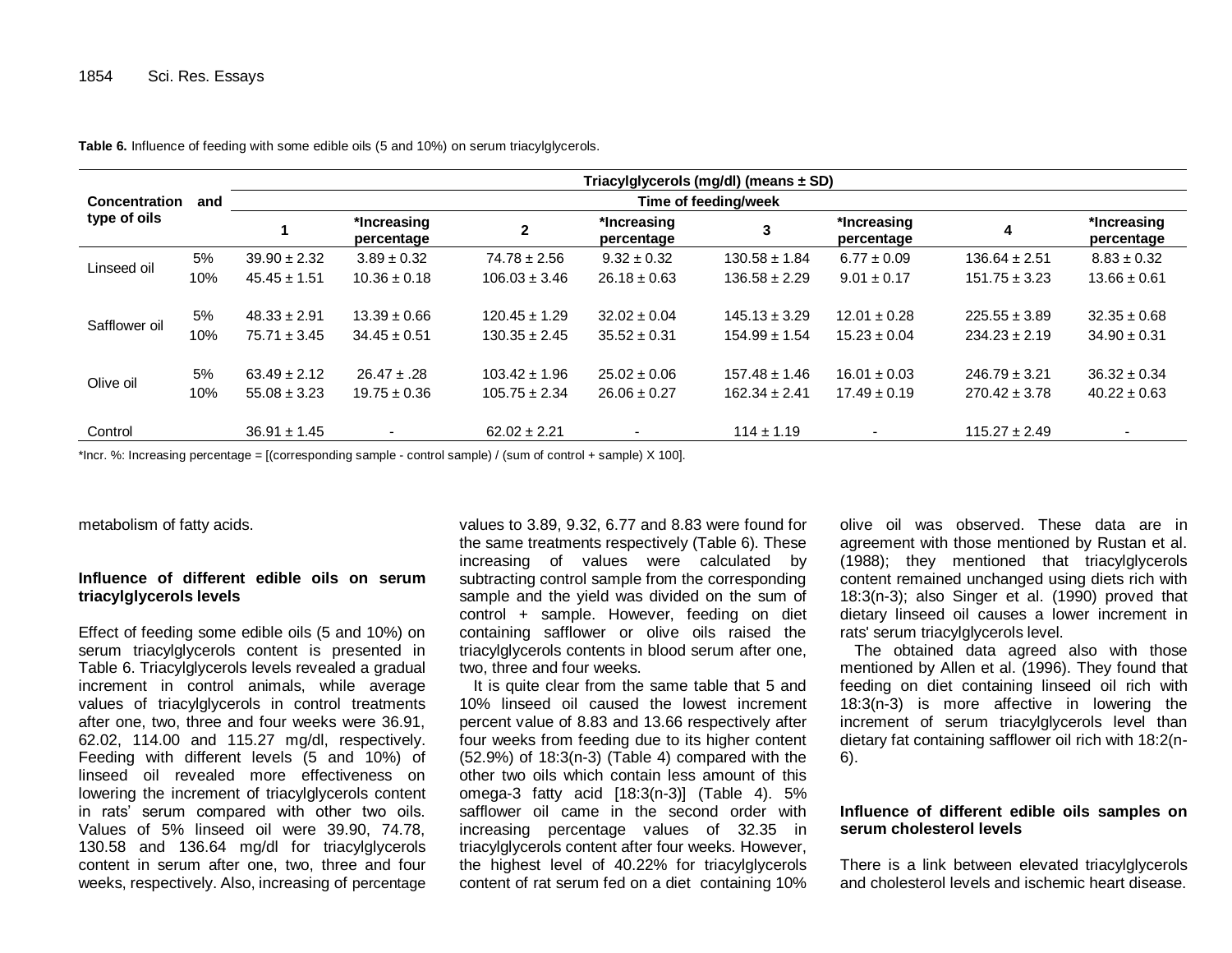| <b>Concentration and</b> |     | Levels of cholesterol (mg/dl) (means $\pm$ SD)<br>Times of feeding/week |                  |                   |                   |  |  |  |
|--------------------------|-----|-------------------------------------------------------------------------|------------------|-------------------|-------------------|--|--|--|
|                          |     |                                                                         |                  |                   |                   |  |  |  |
|                          | 5%  | $102.63 \pm 1.09$                                                       | $78.99 \pm 1.43$ | $69.52 \pm 0.81$  | $64.44 \pm 0.51$  |  |  |  |
| Linseed oil              | 10% | $57.86 \pm 1.12$                                                        | $33.56 \pm 0.45$ | $15.50 \pm 0.29$  | $115.85 \pm 0.68$ |  |  |  |
| Safflower oil            | 5%  | $111.39 \pm 0.98$                                                       | $68.70 \pm 0.68$ | $23.05 \pm 0.39$  | $116.35 \pm 0.52$ |  |  |  |
|                          | 10% | $116.19 \pm 1.23$                                                       | $84.92 \pm 0.91$ | $29.74 \pm 0.48$  | $140.09 \pm 0.49$ |  |  |  |
| Olive oil                | 5%  | $114.50 \pm 1.59$                                                       | $44.27 \pm 0.86$ | $65.66 \pm 0.82$  | $176.93 \pm 0.72$ |  |  |  |
|                          | 10% | $71.64 \pm 0.88$                                                        | $58.86 \pm 0.43$ | $70.77 \pm 0.61$  | $143.60 \pm 0.83$ |  |  |  |
| Control                  |     | 123.66 0.79                                                             | $128.5 \pm 0.71$ | $129.72 \pm 0.43$ | $132.50 \pm 1.02$ |  |  |  |

**Table 7.** Influence of feeding with different concentrations of some edible oils on content of serum total cholesterol.

Changes of serum cholesterol level during feeding experiment for 4 weeks are shown in Table 7. From this table, feeding with 5% linseed oil gave cholesterol levels of 102.63, 78.99, 69.52 and 64.44 mg/dl compared with control values of 123.66, 128.50, 12972 and 132.50 mg/dl after the first, second, third and fourth weeks respectively. This means that using 5% linseed oil in feeding rats lowered the cholesterol content compared with controls. In addition, feeding with 10% linseed oil in the diet caused more decrement in the cholesterol level during the first three weeks, where the results were 57.86, 33.56 and 15.50 mg/dl compared with control respectively. Feeding rats with 10% of each safflower and olive oils achieved higher cholesterol level after four weeks as compared with feeding on 10% linseed oil under the same conditions as shown in Table 7.

Since linseed oil contained a high percent of 18:3(n-3) (52.9%), it caused reduction of cholesterol level in blood serum compared with other oils. These data agree with those mentioned by Grundy and Denke (1990); they stated that polyunsaturated fatty acid (PUFA) especially 18:3(n-3) is effective in lowering blood cholesterol level compared with saturated fatty acid.

# **Conclusion**

This research reveals that 18:3(n-3) has more potent ability on lowering cholesterol and triglyceride in serum than 18:2(n-6). So diets containing high levels of polyunsaturated fatty acids such as linseed oil may prevent the accumulation of triacylglycerols and cholesterol in the serum, where the moderate quantity of these contents help the heart to work very well without exposing it to cardiac disease.

# **ACKNOWLEDGEMENT**

This project was supported by King Saud University,

Deanship of Scientific Research, and College of Science research Center.

## **REFERENCES**

- AOCS (1982). Official and quantitative methods of the American oil chemists published J. the American Oil Chemists Society 35, East Wacker Drive, Chicago, Illino, U.S.A.
- Allen PC, Danforth HD, Levander OA (1996). Diets high in n-3 fatty acids Reduce cecal lesion Scores in chickens infected with Eimeria tenella. Poult. Sci., 75(2): 179-185.
- [An-Byeong K,](http://www.google.com/search?hl=en&noj=1&sa=X&ei=chq1T_fmPOiw0QXkiZT1Dw&ved=0CAcQvwUoAA&q=An-Byeong+Ki,+Banno+C,+Xia-Zhongsheng,+Tanaka+K,+Otani+S,+Xiao+S+(1997).+Effects+of+dietary+fat+sources+on+lipid+metabolism+in+growing+chicks&spell=1) Banno C, Xia-Zhongsheng, Tanaka K, Otani S, Xiaoz S (1997). Effects of dietary fat sources on lipid metabolism in growing chicks. Biochem. Mol. Biol., 116(1): 119-125.
- Bell JG, Tocher DR, Henderson RJ, Dick JR, Crampton VO (2003). Altered fatty acid compositions in atlantic salmon (Salmo salar) fed diets containing linseed and rapeseed oils can be partially restored by a subsequent fish oil finishing diet. J. Nutr., 133(9): 2793-801.
- Chao CY, Yeh SL, Lin MT, Chen WJ (2000). Effects of parental infusion with fish oil or safflower oil emulsion on hepatic lipids, plasma amino acids, and inflammatory mediators in septic rats. Nutr. Apr., 16(4): 284-288.
- Christie WW, Nikolova-Damyanaova B, Laaksa P, Herslof B (1991). Stereospecific analysis of triacylglycerols via resolution of diastereomeric diacylglycerol derivatives by High Performance liquid chromatography on silica J. Am. Oil Chem. Sco., 68: 695-701.
- Dahmer ML, Fleming PD, Collins GB, Hildebrand DF (1989) A rapid screening technique for determining the lipid composition of soybean seeds. J. Am. Oil Chem. Soc., 66: 543-548.
- De Souza NE, Matsushita M, de Oliveira CC, Franco MRB, Visentainer JV (2007). Manipulation of fatty acid composition of Nile tilapia (Oreochromis niloticus) fillets with flaxseed oil. J. Sci. Food Agric., 87(9): 1677-1681.
- Freese R, Mutanen M (1997). Alpha-linolenic acid and marin long-chain n-3 fatty acids differ only slightly in their effects on hemostatic factors in healthy subjects. Am. J. Clin. Nutr., 66(3): 591-598.
- Grundy SM, Denke MA (1990). Dietary influences on serum lipids and lipoproteins, J. Lipid Res., 31; 1149-1172.
- Hwang SG, Matsui T, Yano H, Dijajanegara A, Sukmawati A (1996). Effects of dietary triacylglycerols rich in saturated, monounsaturated and polyunsaturated fatty acids on lipids metabolism and fat accumulation in rats. Anim. Sci. (1996) congress, 11-16, 1994, 3: 181-182.
- Ishinara M, Umekawa H, Takahashi T, Furuichi Y (1998). Comparative effects of short and long term feeding of safflower oil and perilla oil on lipid metabolism in rats. Comparative biochemistry and physiology. Biochem. Mol. Biol., 121(2): 223-231.